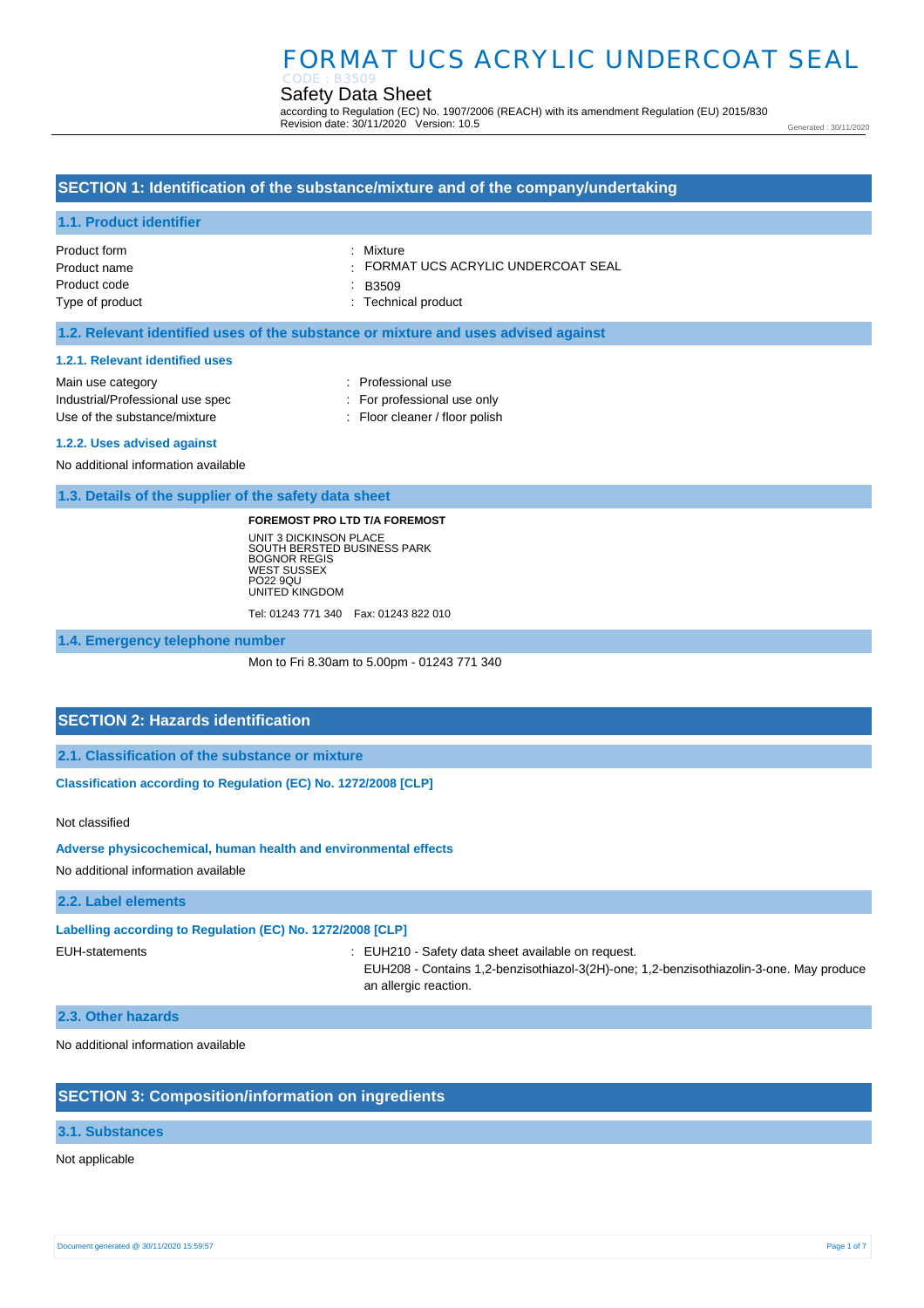## Safety Data Sheet

according to Regulation (EC) No. 1907/2006 (REACH) with its amendment Regulation (EU) 2015/830

| 3.2. Mixtures                                     |                                                                         |               |                                                                                     |
|---------------------------------------------------|-------------------------------------------------------------------------|---------------|-------------------------------------------------------------------------------------|
| <b>Name</b>                                       | <b>Product identifier</b>                                               | $\frac{9}{6}$ | <b>Classification according to</b><br><b>Regulation (EC) No.</b><br>1272/2008 [CLP] |
| 2-(2-ethoxyethoxy)ethanol (Ethyldiglycol) [DEGEE] | (CAS-No.) 111-90-0<br>(EC-No.) 203-919-7<br>(REACH-no) 01-2119475105-42 | $5 - 10$      | Eye Irrit. 2, H319                                                                  |
| Tris-(2-butoxyethyl) phosphate                    | (CAS-No.) 78-51-3<br>(EC-No.) 201-122-9<br>(REACH-no) 01-2119485835-23  | $1 - 5$       | Aquatic Chronic 3, H412                                                             |

Full text of H-statements: see section 16

| <b>SECTION 4: First aid measures</b>                                                                                 |                                                                                                                                                                                                                                                                                        |
|----------------------------------------------------------------------------------------------------------------------|----------------------------------------------------------------------------------------------------------------------------------------------------------------------------------------------------------------------------------------------------------------------------------------|
| 4.1. Description of first aid measures                                                                               |                                                                                                                                                                                                                                                                                        |
| First-aid measures after inhalation<br>First-aid measures after skin contact<br>First-aid measures after eye contact | : Remove person to fresh air and keep comfortable for breathing.<br>: Wash skin with plenty of water.<br>: IF IN EYES: Rinse cautiously with water for several minutes. Remove contact lenses, if<br>present and easy to do. Continue rinsing. If eye irritation persists: Get medical |
| First-aid measures after ingestion                                                                                   | advice/attention.<br>: Give nothing or a little water to drink. Get medical advice/attention if you feel unwell.                                                                                                                                                                       |
| 4.2. Most important symptoms and effects, both acute and delayed                                                     |                                                                                                                                                                                                                                                                                        |

### No additional information available

**4.3. Indication of any immediate medical attention and special treatment needed**

Treat symptomatically.

| <b>SECTION 5: Firefighting measures</b>                                  |                                                      |
|--------------------------------------------------------------------------|------------------------------------------------------|
| 5.1. Extinguishing media                                                 |                                                      |
| Suitable extinguishing media                                             | : Carbon dioxide. Dry powder. Foam.                  |
| 5.2. Special hazards arising from the substance or mixture               |                                                      |
| No additional information available                                      |                                                      |
| 5.3. Advice for firefighters                                             |                                                      |
| No additional information available                                      |                                                      |
|                                                                          |                                                      |
| <b>SECTION 6: Accidental release measures</b>                            |                                                      |
|                                                                          |                                                      |
| 6.1. Personal precautions, protective equipment and emergency procedures |                                                      |
| 6.1.1. For non-emergency personnel                                       |                                                      |
| <b>Emergency procedures</b>                                              | Evacuate unnecessary personnel.                      |
| 6.1.2. For emergency responders                                          |                                                      |
| Protective equipment                                                     | Use personal protective equipment as required.<br>÷. |
| <b>6.2. Environmental precautions</b>                                    |                                                      |

| For containment<br>: Collect spillage. | 6.3. Methods and material for containment and cleaning up |  |  |  |  |  |
|----------------------------------------|-----------------------------------------------------------|--|--|--|--|--|
|                                        |                                                           |  |  |  |  |  |

Document generated @ 30/11/2020 15:59:57 Page 2 of 7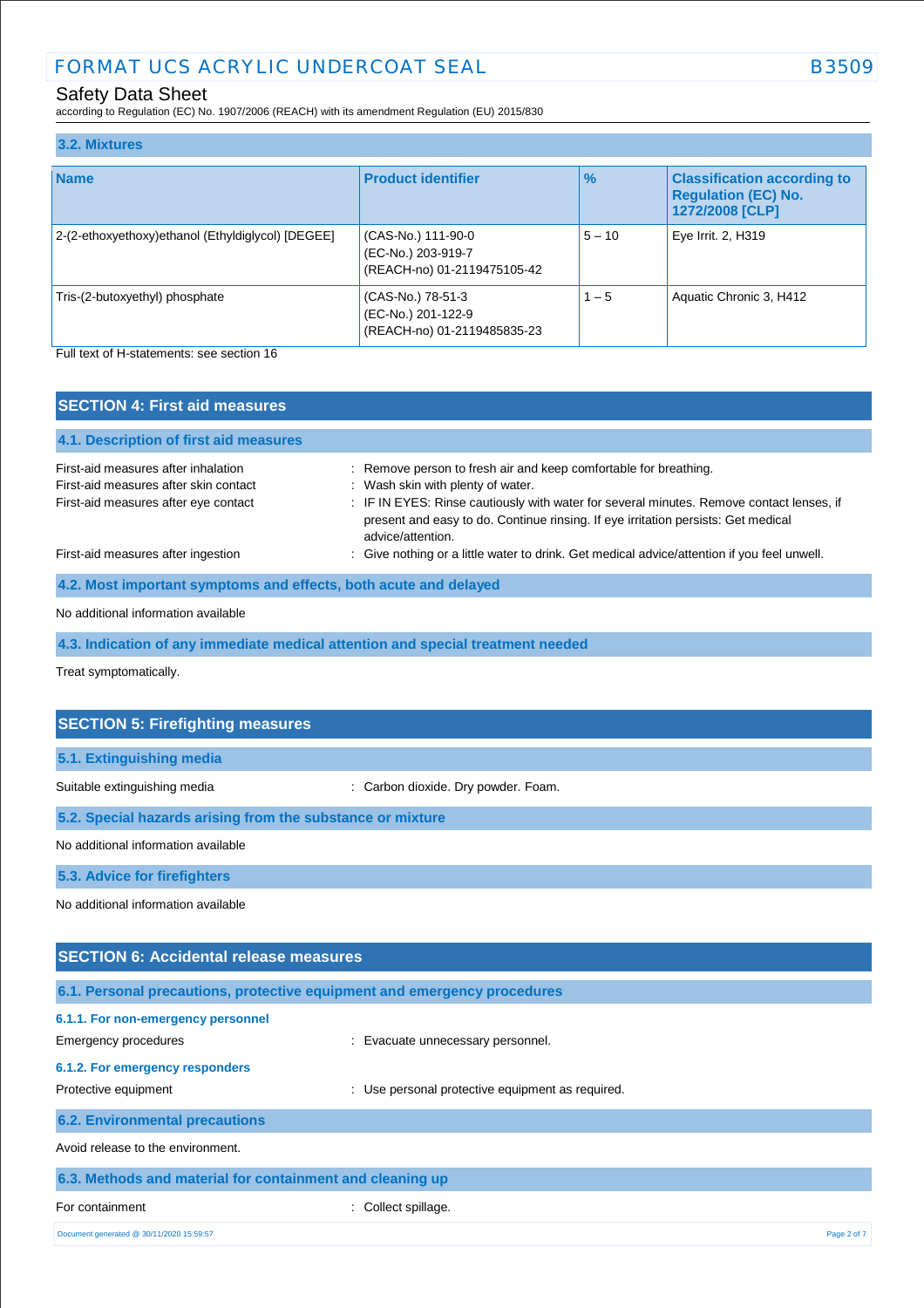## Safety Data Sheet

according to Regulation (EC) No. 1907/2006 (REACH) with its amendment Regulation (EU) 2015/830

Methods for cleaning up example of the spills with inert solids, such as clay or diatomaceous earth as soon as possible.

#### **6.4. Reference to other sections**

For further information refer to section 8: "Exposure controls/personal protection". For further information refer to section 13.

| <b>SECTION 7: Handling and storage</b>                                                                 |                                                                                                                                                                                                       |  |
|--------------------------------------------------------------------------------------------------------|-------------------------------------------------------------------------------------------------------------------------------------------------------------------------------------------------------|--|
| 7.1. Precautions for safe handling                                                                     |                                                                                                                                                                                                       |  |
| Precautions for safe handling<br>Hygiene measures                                                      | : Avoid contact with eyes.<br>: Do not eat, drink or smoke when using this product.                                                                                                                   |  |
| 7.2. Conditions for safe storage, including any incompatibilities                                      |                                                                                                                                                                                                       |  |
| <b>Technical measures</b><br>Storage conditions<br>Incompatible products<br>Special rules on packaging | : Does not require any specific or particular technical measures.<br>: Keep container closed when not in use.<br>: Oxidizing agent. Strong acids. Strong bases.<br>: Keep only in original container. |  |
| 7.3. Specific end use(s)                                                                               |                                                                                                                                                                                                       |  |

No additional information available

## **SECTION 8: Exposure controls/personal protection**

#### **8.1. Control parameters**

No additional information available

**8.2. Exposure controls**

**Materials for protective clothing:**

Not required for normal conditions of use

#### **Hand protection:**

In case of repeated or prolonged contact wear gloves. Chemical resistant gloves (according to European standard EN 374 or equivalent)

#### **Eye protection:**

Not required for normal conditions of use

#### **Skin and body protection:**

Not required for normal conditions of use

#### **Respiratory protection:**

Not required for normal conditions of use

## **SECTION 9: Physical and chemical properties**

## **9.1. Information on basic physical and chemical properties**

| Physical state                           | : Liquid            |             |
|------------------------------------------|---------------------|-------------|
| Appearance                               | : Opaque.           |             |
| Colour                                   | : white.            |             |
| Odour                                    | : characteristic.   |             |
| Odour threshold                          | : No data available |             |
| pН                                       | : 9.2               |             |
| Document generated @ 30/11/2020 15:59:57 |                     | Page 3 of 7 |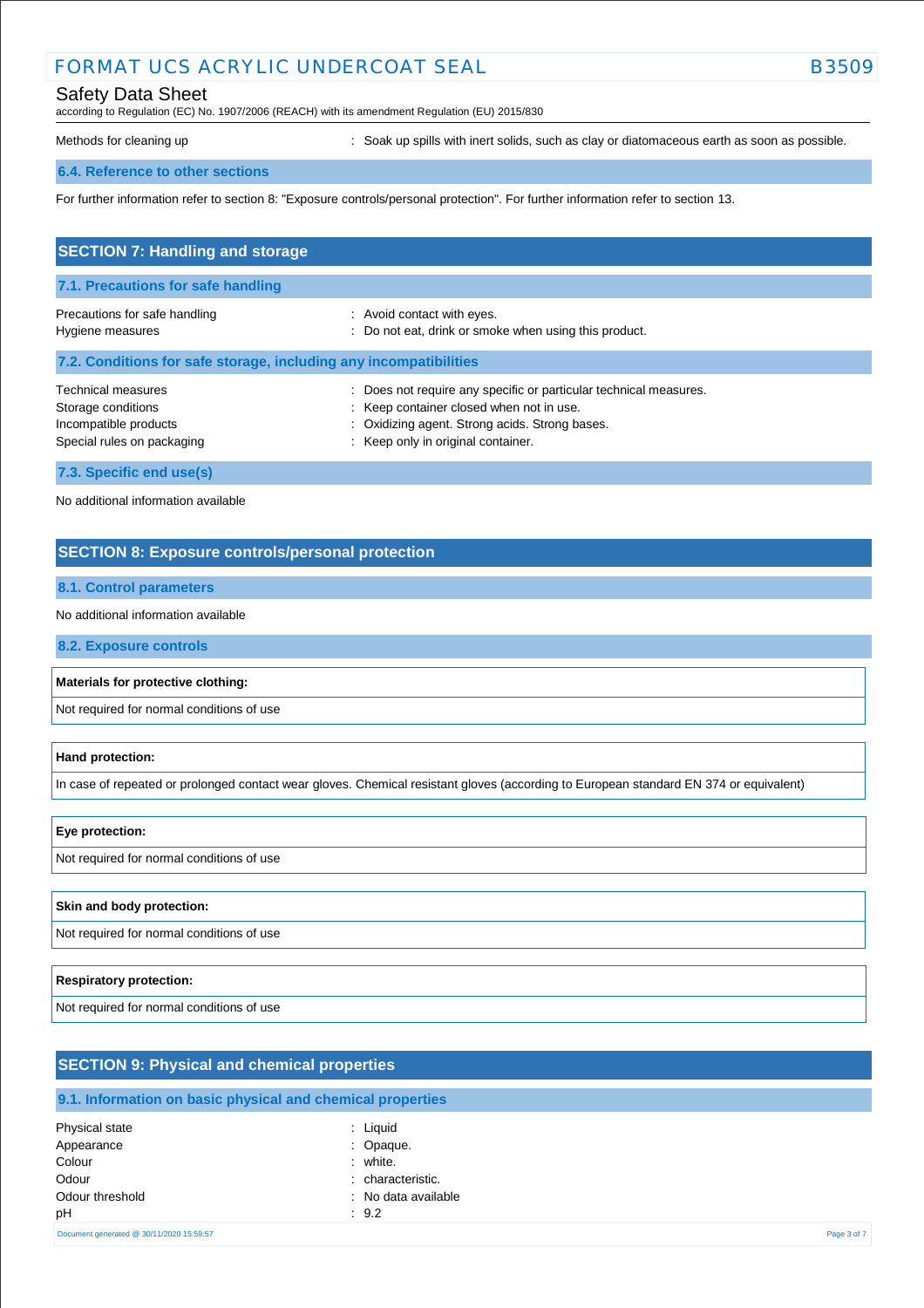## Safety Data Sheet

according to Regulation (EC) No. 1907/2006 (REACH) with its amendment Regulation (EU) 2015/830

| Relative evaporation rate (butylacetate=1)      | No data available    |
|-------------------------------------------------|----------------------|
| Melting point                                   | No data available    |
| Freezing point                                  | No data available    |
| Boiling point                                   | $\geq 100$ °C        |
| Flash point                                     | No data available    |
| Auto-ignition temperature                       | No data available    |
| Decomposition temperature                       | No data available    |
| Flammability (solid, gas)                       | No data available    |
| Vapour pressure                                 | No data available    |
| Relative vapour density at 20 °C                | No data available    |
| Relative density                                | 1.02                 |
| Solubility                                      | Miscible with water. |
| Partition coefficient n-octanol/water (Log Pow) | No data available    |
| Viscosity, kinematic                            | No data available    |
| Viscosity, dynamic                              | No data available    |
| <b>Explosive properties</b>                     | No data available    |
| Oxidising properties                            | No data available    |
| Explosive limits                                | No data available    |
|                                                 |                      |

#### **9.2. Other information**

No additional information available

## **SECTION 10: Stability and reactivity**

### **10.1. Reactivity**

The product is non-reactive under normal conditions of use, storage and transport.

#### **10.2. Chemical stability**

Stable under normal conditions.

**10.3. Possibility of hazardous reactions**

No dangerous reactions known under normal conditions of use.

**10.4. Conditions to avoid**

None under recommended storage and handling conditions (see section 7).

**10.5. Incompatible materials**

None under normal use.

**10.6. Hazardous decomposition products**

Under normal conditions of storage and use, hazardous decomposition products should not be produced.

## **SECTION 11: Toxicological information**

## **11.1. Information on toxicological effects** Acute toxicity (oral) **Example 20** Acute toxicity (oral)

| Acute toxicity (dermal)<br>Acute toxicity (inhalation) | : Not classified<br>: Not classified |
|--------------------------------------------------------|--------------------------------------|
| Skin corrosion/irritation                              | : Not classified<br>pH: 9.2          |
| Serious eye damage/irritation                          | : Not classified<br>pH: 9.2          |
| Respiratory or skin sensitisation                      | : Not classified                     |
| Germ cell mutagenicity                                 | : Not classified                     |
| Carcinogenicity                                        | : Not classified                     |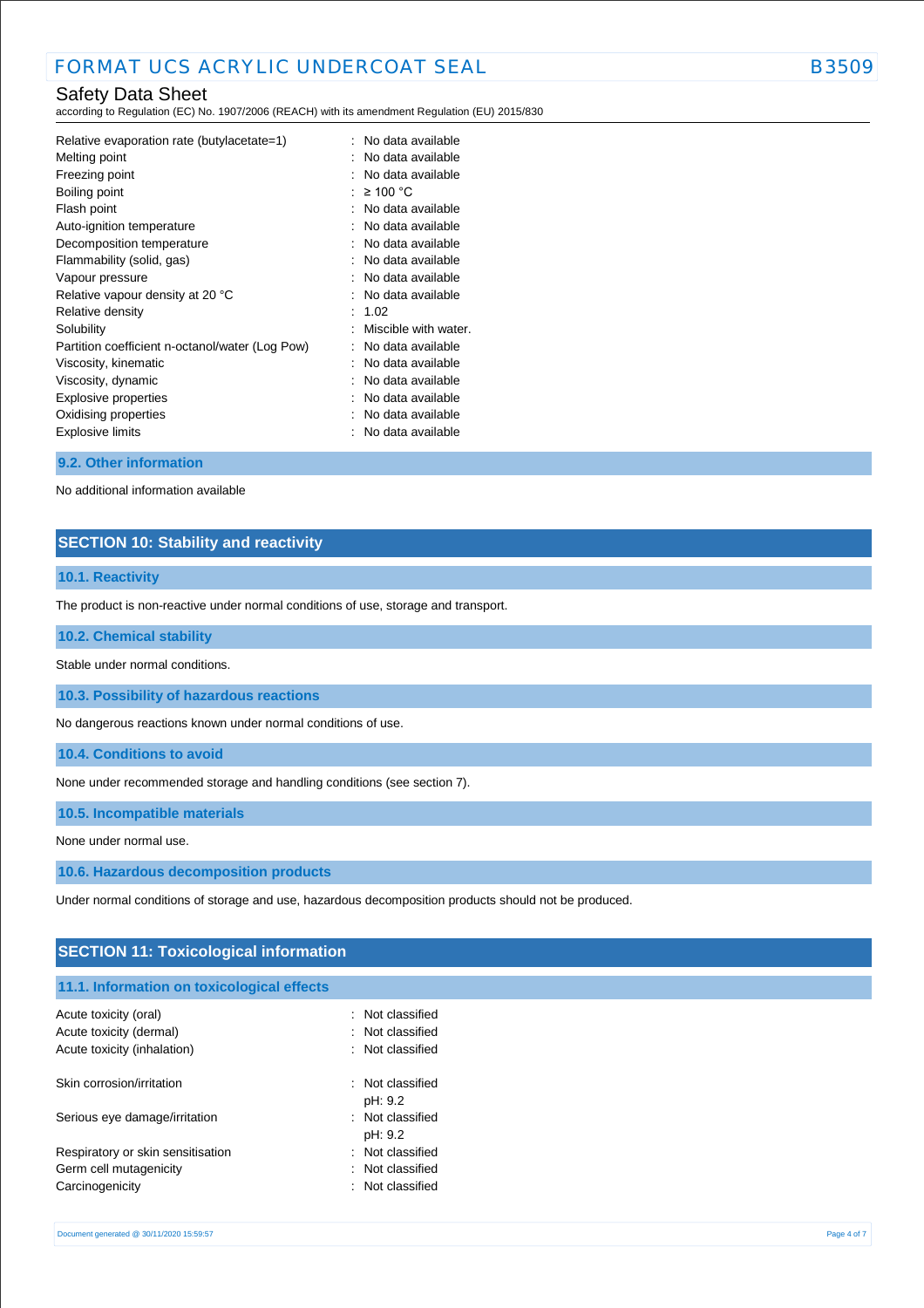## Safety Data Sheet

according to Regulation (EC) No. 1907/2006 (REACH) with its amendment Regulation (EU) 2015/830

| Reproductive toxicity  | : Not classified |
|------------------------|------------------|
| STOT-single exposure   | : Not classified |
| STOT-repeated exposure | : Not classified |
| Aspiration hazard      | : Not classified |

| <b>SECTION 12: Ecological information</b>                    |                   |
|--------------------------------------------------------------|-------------------|
| 12.1. Toxicity                                               |                   |
| Hazardous to the aquatic environment, short-term<br>(acute)  | : Not classified  |
| Hazardous to the aquatic environment, long-term<br>(chronic) | : Not classified  |
| Tris-(2-butoxyethyl) phosphate (78-51-3)                     |                   |
| LC50 fish 1                                                  | 24 mg/l           |
| EC50 other aquatic organisms 1                               | 75 mg/l waterflea |
| 12.2. Persistence and degradability                          |                   |
| No additional information available                          |                   |
| 12.3. Bioaccumulative potential                              |                   |
| Tris-(2-butoxyethyl) phosphate (78-51-3)                     |                   |
| Partition coefficient n-octanol/water (Log Pow)              | 4.56              |
| 12.4. Mobility in soil                                       |                   |
| No additional information available                          |                   |
| 12.5. Results of PBT and vPvB assessment                     |                   |
| No additional information available                          |                   |
| 12.6. Other adverse effects                                  |                   |
| No additional information available                          |                   |
| <b>SECTION 13: Disposal considerations</b>                   |                   |
| 13.1. Waste treatment methods                                |                   |

No additional information available

## **SECTION 14: Transport information**

In accordance with ADR / RID / IMDG / IATA / ADN

| 14.1. UN number                                |                                                          |             |
|------------------------------------------------|----------------------------------------------------------|-------------|
| UN-No. (ADR)<br>UN-No. (IMDG)<br>UN-No. (IATA) | : Not applicable<br>: Not applicable<br>: Not applicable |             |
| 14.2. UN proper shipping name                  |                                                          |             |
| Proper Shipping Name (ADR)                     | Not applicable                                           |             |
| Document generated @ 30/11/2020 15:59:57       |                                                          | Page 5 of 7 |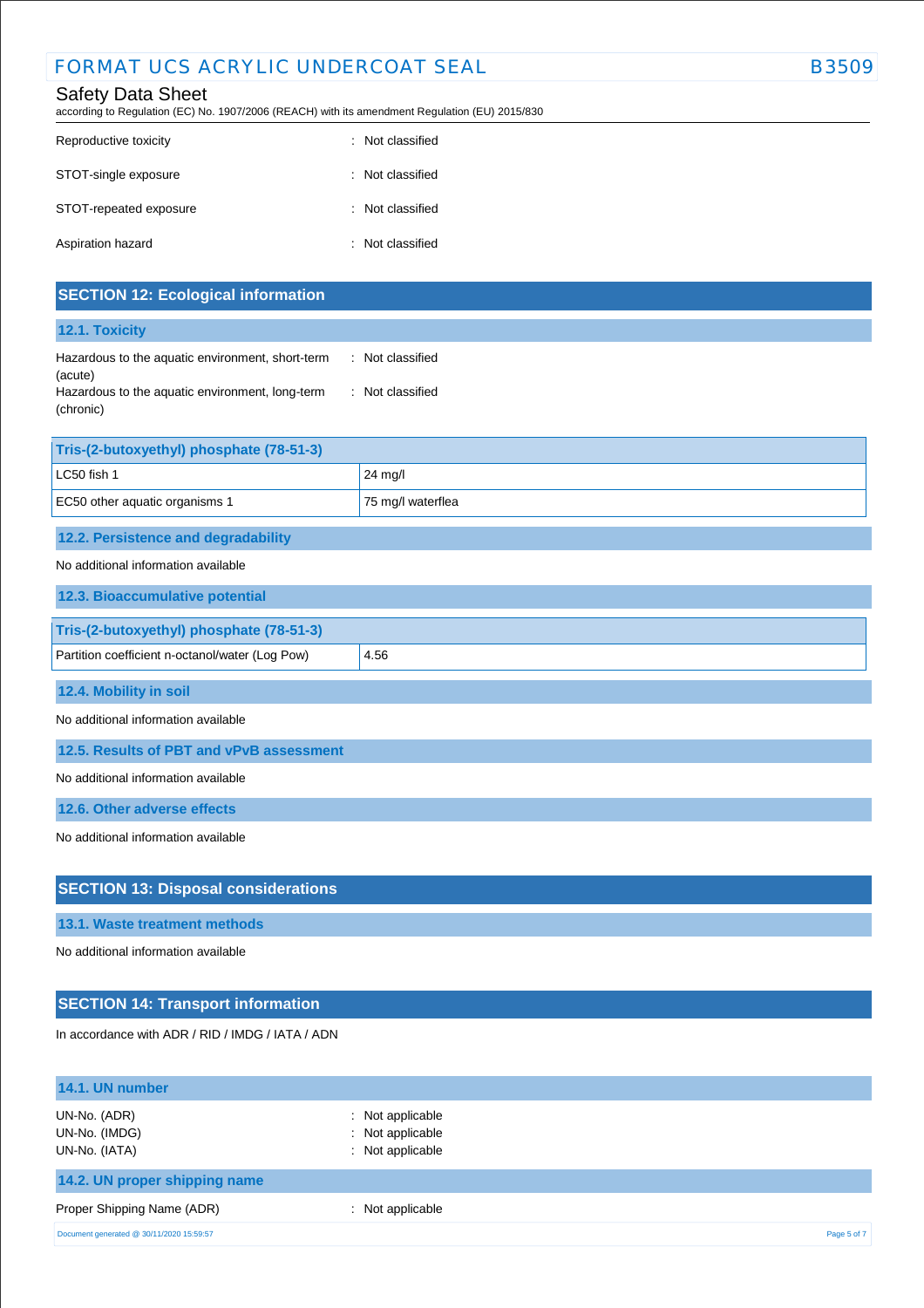## FORMAT UCS ACRYLIC UNDERCOAT SEAL **Example 19 and SSSSS**

### Safety Data Sheet

according to Regulation (EC) No. 1907/2006 (REACH) with its amendment Regulation (EU) 2015/830

| Proper Shipping Name (IMDG)<br>Proper Shipping Name (IATA)                                                                                             | : Not applicable<br>: Not applicable                     |
|--------------------------------------------------------------------------------------------------------------------------------------------------------|----------------------------------------------------------|
| 14.3. Transport hazard class(es)                                                                                                                       |                                                          |
| <b>ADR</b><br>Transport hazard class(es) (ADR)<br><b>IMDG</b><br>Transport hazard class(es) (IMDG)<br><b>IATA</b><br>Transport hazard class(es) (IATA) | : Not applicable<br>: Not applicable<br>: Not applicable |
| 14.4. Packing group                                                                                                                                    |                                                          |
| Packing group (ADR)<br>Packing group (IMDG)<br>Packing group (IATA)                                                                                    | Not applicable<br>Not applicable<br>: Not applicable     |
| <b>14.5. Environmental hazards</b>                                                                                                                     |                                                          |
| Dangerous for the environment<br>Marine pollutant<br>Other information                                                                                 | : No<br>: No<br>No supplementary information available   |
| 14.6. Special precautions for user                                                                                                                     |                                                          |
| <b>Overland transport</b><br>No data available<br><b>Transport by sea</b><br>No data available<br>Air transport<br>No data available                   |                                                          |

**14.7. Transport in bulk according to Annex II of Marpol and the IBC Code**

Not applicable

## **SECTION 15: Regulatory information**

**15.1. Safety, health and environmental regulations/legislation specific for the substance or mixture**

#### **15.1.1. EU-Regulations**

Contains no REACH substances with Annex XVII restrictions

Contains no substance on the REACH candidate list

Contains no REACH Annex XIV substances

Contains no substance subject to Regulation (EU) No 649/2012 of the European Parliament and of the Council of 4 July 2012 concerning the export and import of hazardous chemicals.

Contains no substance subject to Regulation (EU) No 2019/1021 of the European Parliament and of the Council of 20 June 2019 on persistent organic pollutants

#### **15.1.2. National regulations**

**United Kingdom**

British National Regulations : Commission Regulation (EU) 2015/830 of 28 May 2015 amending Regulation (EC) No 1907/2006 of the European Parliament and of the Council on the Registration, Evaluation, Authorisation and Restriction of Chemicals (REACH). Classification Labelling Packaging Regulation; Regulation (EC) No 1272/2008.

#### **15.2. Chemical safety assessment**

No additional information available